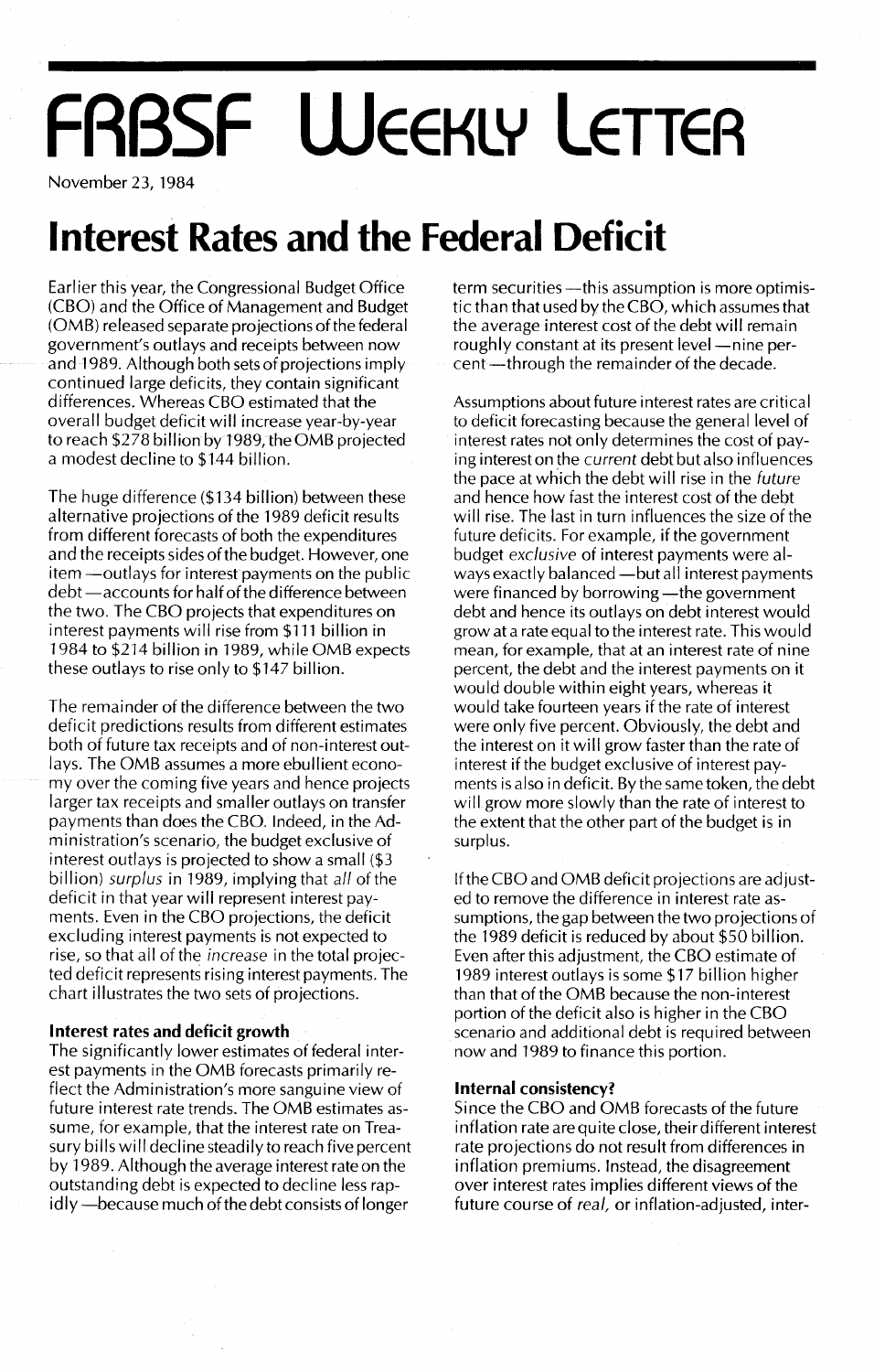## **FRBSF**

est rates. Specifically, the Administration's predictions imply that the real short-term interest rate will decline to about 1.5 percent by 1989-close to its long-run historical average. In contrast, the CBO forecasts that this rate will remain close to four percent-well above its historical normthroughout the second half of the decade.

The CBO scenario of a four percent real interest rate on government debt could not be sustained for long unless there were a substantial *surplus* on the non-interest portion of the budget. The reason for this is the arithmetic of interest rates and government debt described earlier. Again, the argument is most easily understood in the case where the non-interest part of the government budget remains in balance. In that case, the real value of the debt will rise at a rate equal to the real interest rate, which in the CBO scenario is four percent. Most economists believe that the long-run annual real growth rate of the U.S. economy is approximately three percent. The CBO estimate of a four percent real interest rate therefore implies that the real value of the public debt will grow faster over time than real GNP. This means that the ratio of debt to GNP will rise steadily.

A rising debt/GNP ratio would put pressure on real interest rates to rise to induce investors to absorb more and more government securities into their portfolios relative to their incomes. It is true, of course, that investors would also be receiving rising incomes in the form of government interest payments, but this would not meet the government's borrowing needs unless all of this increased income were saved and lent back to the government. A rising real interest rate in turn means larger interest payments, which causes the deficit to widen and debt to grow even faster. In this way, a cycle is set up in which interest rates and the deficit feed on each other to produce an explosive situation. This tendency for interest rates and the debt to chase each other ever upward would be even greater if, as the CBO projects, there also is a deficit on the non-interest portion of the budget.

The OMB scenario avoids this disturbing conclusion by positing a steady decline in the real interest rate to a level well below the long-run real growth rate of the economy. This scenario implies that once the non-interest portion of the budget has been brought into balance, the debt/GNP ratio will steadily dedine even if all interest payments are made out of new borrowing. Moreover, the drop in the debt/GNP ratio reduces the pressure of government borrowing in the financial markets to finance interest payments, and this in turn helps keep rates moving downward. Thus, whereas the CBO view implies an *upward spiral* in interest rates and deficits, the OMB assumption implies a *downward spiral.* In fact, underthe OMB assumption, it would be possible to run a modest deficit on the non-interest portion of the budget and still have a debt/GNP ratio that does not rise.

### Up or down?

Both scenarios appear to be internally consistent. The CBO projection assumes continued high interest rates which produce rising deficits which in turn would tend to keep interest rates up. Conversely, the OMB forecast has declining interest rates and deficits. Which, then, is more likely to be realized over the next five years? Unfortunately, this is a difficult question to answer with our existing knowledge.

In recent years, there has been considerable controversy as to whether the observed high real interest rates have resulted from the emergence of the large and continuing federal deficit, the Federal Reserve System's relatively tight monetary policy, or some other factor such as a rise in the real productivity of capital in the United States. Although most economists accept the view that the emerging deficit has been one important cause (although not necessarily the sole cause) of high rates, there is little *quantitative* evidence available on the relationship between the size of the budget deficit (or the debt/GNP ratio) and the real interest rate, simply because deficits have never been this high relative to GNP during periods of strong economic expansion.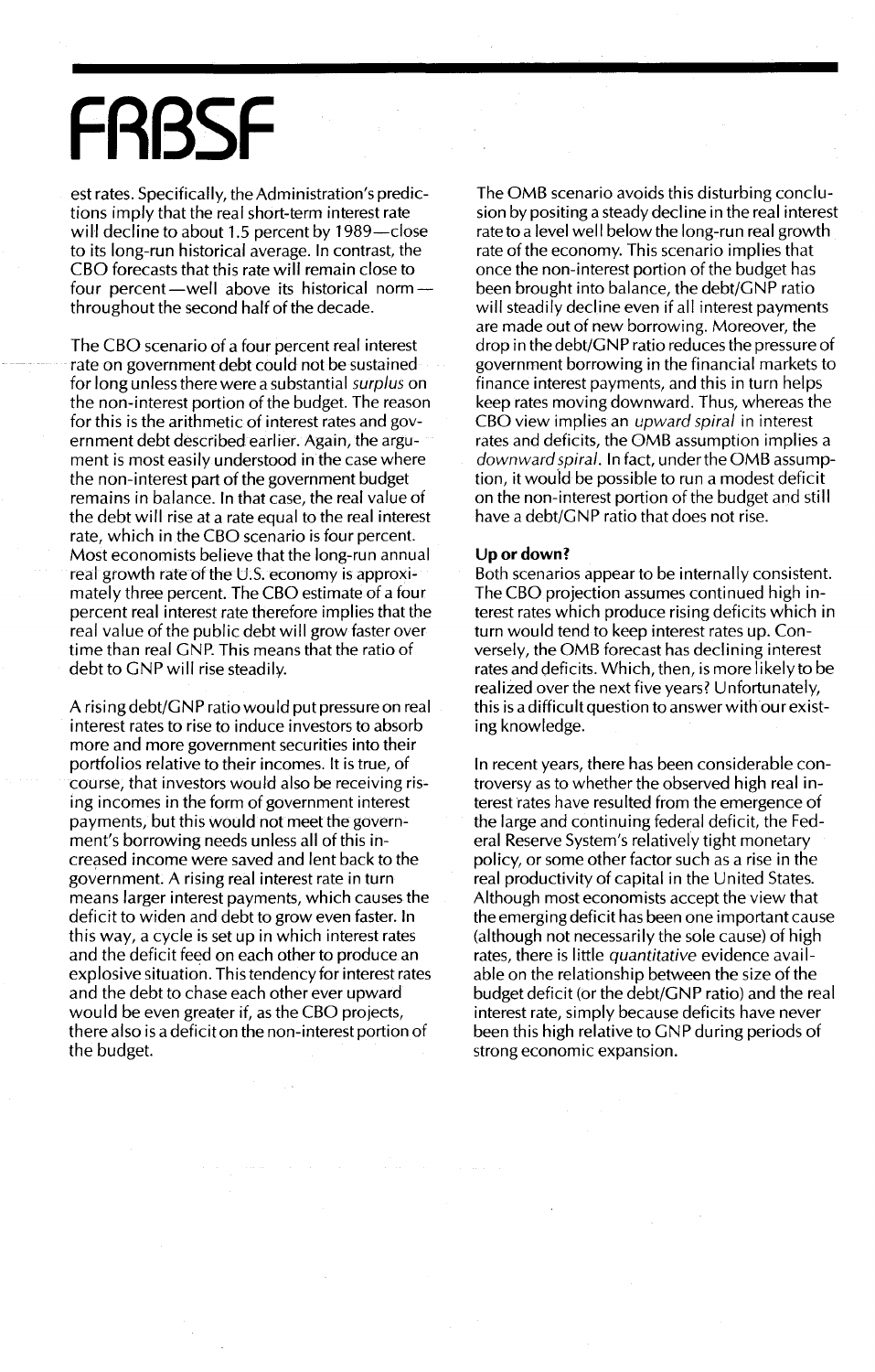Hence, even if we accept the view that a rising public debt puts upward pressure on interest rates, we do not know the magnitude of this effect. While the OMB and CBO scenarios are each logically consistent, we do not know whether they are quantitatively so. That is, without quantitative information on how deficits affect interest rates, we cannot confirm that the specific *numbers* projected for deficits in each scenario are consistent with the assumed interest rates from which those projections were derived.

What is clear, however, is that in the long-run, a situation involving a total deficit that equals or

exceeds the government's interest payments cannot continue if the economy's real growth rate is less than the real interest rate. Simple arithmetic implies that if the growth rate of the economy falls short of the interest rate, there must be a surplus on the non-interest portion of the budget since otherwise the government must borrow increasing amounts merely to meet its annual interest expenditures. This surplus can only be achieved by either reducing the growth of non-interest expenditures or increasing tax receipts.

#### Brian Motley



Opinions expressed in this newsletter do not necessarily reflect the views of the management of the Federal Reserve Bank of San Francisco, or of the Board of Governors of the Federal Reserve System.

Editorial comments may be addressed to the editor (Gregory Tong) orto the author .... Free copies of Federal Reserve publications can be obtained from the Public Information Department, Federal Reserve Bank of San Francisco, P.O. Box 7702, San Francisco 94120. Phone (415) 974-2246.